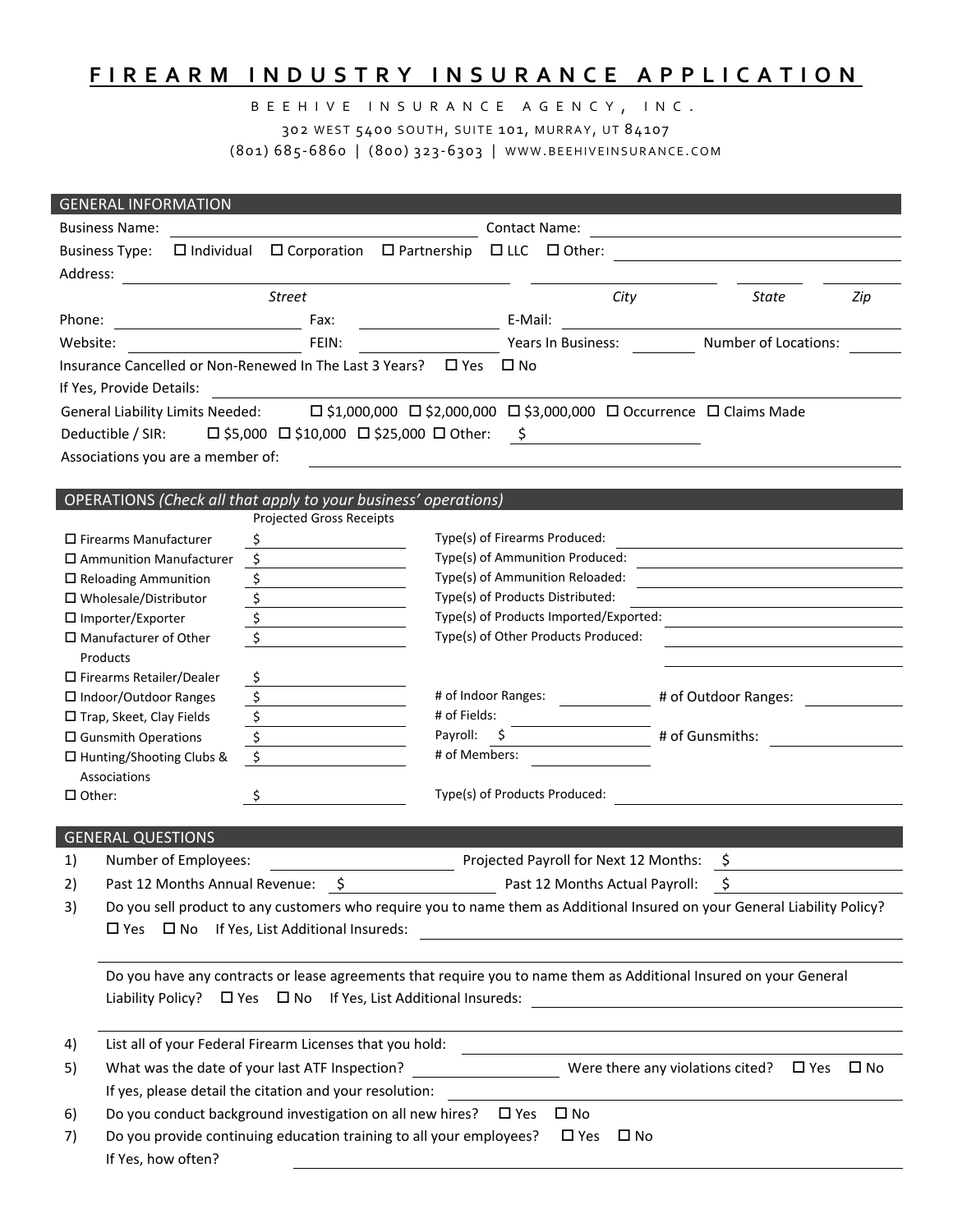|     | <b>GENERAL QUESTIONS continued</b>                                                                            |  |  |  |  |  |
|-----|---------------------------------------------------------------------------------------------------------------|--|--|--|--|--|
| 8)  | Are your employees versed in Federal, State and Local laws regarding the distribution of guns, ammunition and |  |  |  |  |  |
|     | gun powder (black and smokeless)? $\Box$ Yes $\Box$ No                                                        |  |  |  |  |  |
| 9)  | Do you or your employees hold any special certifications or training?<br>□ Yes □ No                           |  |  |  |  |  |
|     | If Yes, please describe:                                                                                      |  |  |  |  |  |
| 10) | Do you operate any other businesses from this location? $\Box$ Yes $\Box$ No                                  |  |  |  |  |  |
|     | If Yes, please identify type of business (i.e. Corp., LLC, etc.) and detail the operations:                   |  |  |  |  |  |
|     |                                                                                                               |  |  |  |  |  |
|     |                                                                                                               |  |  |  |  |  |

11) Please describe security procedures, guarding against theft or burglary, are in place to safeguard your product while on premises during business hours, and when closed for business:

|    | PRODUCT INFORMATION                                                                                                                                            |  |  |  |  |  |
|----|----------------------------------------------------------------------------------------------------------------------------------------------------------------|--|--|--|--|--|
| 1) | Are all of your firearms/ammunition purchased from U.S. manufacturers or distributors?<br>$\square$ Yes<br>□ No                                                |  |  |  |  |  |
|    | If No, what percent are imported directly from foreign companies?<br>%                                                                                         |  |  |  |  |  |
|    | If No, what percent are purchased from foreign wholesalers/distributors?<br>%                                                                                  |  |  |  |  |  |
| 2) | Do you import foreign products that go into products you manufacture?<br>$\square$ Yes<br>$\square$ No                                                         |  |  |  |  |  |
|    | If Yes, what products?                                                                                                                                         |  |  |  |  |  |
| 3) | Do you distribute foreign products you directly import?<br>$\square$ Yes<br>$\square$ No                                                                       |  |  |  |  |  |
|    | If Yes, from what country or countries?                                                                                                                        |  |  |  |  |  |
|    | If Yes, are you added as an additional insured onto their foreign policy? $\Box$ Yes<br>$\square$ No                                                           |  |  |  |  |  |
|    | (Please provide a copy of AI & Certificate of Insurance)                                                                                                       |  |  |  |  |  |
| 4) | Have you discontinued, or are you considering discontinuing any products(s), to be covered by this policy?<br>$\square$ No<br>$\square$ Yes                    |  |  |  |  |  |
|    | If Yes, please describe:                                                                                                                                       |  |  |  |  |  |
| 5) | Are you contemplating any new products?<br>$\square$ Yes<br>$\square$ No                                                                                       |  |  |  |  |  |
|    | If Yes, please describe:                                                                                                                                       |  |  |  |  |  |
| 6) | Do you perform the design work on your own products? $\Box$ Yes<br>$\square$ No                                                                                |  |  |  |  |  |
|    | If Yes, please describe:                                                                                                                                       |  |  |  |  |  |
| 7) | Are your products subject to independent review, tested by a Universal Laboratory or by in-house design engineers?                                             |  |  |  |  |  |
|    | □ Yes □ No<br>If Yes, please describe:<br><u> 1980 - Jan Stein Stein Stein Stein Stein Stein Stein Stein Stein Stein Stein Stein Stein Stein Stein Stein S</u> |  |  |  |  |  |
|    |                                                                                                                                                                |  |  |  |  |  |
|    | Are written quality control and testing procedures followed?<br>$\square$ Yes<br>$\square$ No                                                                  |  |  |  |  |  |
|    | How long do you maintain quality control records?                                                                                                              |  |  |  |  |  |
|    | Do your records indicate the date and the procedures followed for each product tested?<br>$\square$ No<br>$\square$ Yes                                        |  |  |  |  |  |
| 8) | Do you sub-contract any of your manufacturing or gunsmith operations?<br>$\Box$ Yes $\Box$ No                                                                  |  |  |  |  |  |
|    | If Yes, is there a written contract in place? Has he subcontractor's insurance been verified and are you named as an                                           |  |  |  |  |  |
|    | additional insured?<br>$\Box$ Yes $\Box$ No                                                                                                                    |  |  |  |  |  |
|    | If No, please advise:                                                                                                                                          |  |  |  |  |  |
|    |                                                                                                                                                                |  |  |  |  |  |
|    |                                                                                                                                                                |  |  |  |  |  |
|    | FIREARMS/GUNSMITH OPERATIONS                                                                                                                                   |  |  |  |  |  |
|    | Do you build or assemble firearms?<br>$\Box$ Yes<br>$\square$ No                                                                                               |  |  |  |  |  |
| 1) | If Yes, # assembled per year:                                                                                                                                  |  |  |  |  |  |
| 2) | Do you manufacture the receiver?<br>$\Box$ Yes<br>$\square$ No                                                                                                 |  |  |  |  |  |
|    | If No, whom do you purchase the receiver from?                                                                                                                 |  |  |  |  |  |
| 3) | $\Box$ Yes $\Box$ No<br>Are the actions/receivers checked thoroughly prior to assembly?<br>Are they new or used? □ New □ Used                                  |  |  |  |  |  |
| 4) | Do you alter firearms from the original factory specifications?<br>$\Box$ Yes $\Box$ No<br>Or Repair only?<br>$\Box$ Yes $\Box$ No                             |  |  |  |  |  |
| 5) | Do you test fire the firearms after assembly?<br>$\square$ Yes<br>$\square$ No                                                                                 |  |  |  |  |  |
| 6) | Do you put a serial number on the firearms?<br>$\square$ Yes<br>$\square$ No                                                                                   |  |  |  |  |  |
| 7) | Does your name appear anywhere on the firearm?<br>$\Box$ Yes $\Box$ No<br>Please advise where:                                                                 |  |  |  |  |  |
| 8) | Do you provide a written owner's manual, warning and safety instruction with each firearm?<br>$\square$ Yes<br>$\square$ No                                    |  |  |  |  |  |
| 9) | Do you assemble or manufacture to the specifications of your customers?<br>$\square$ Yes<br>⊟ No                                                               |  |  |  |  |  |
|    | If Yes, do you require they test the product upon receipt?<br>$\square$ Yes<br>$\square$ No                                                                    |  |  |  |  |  |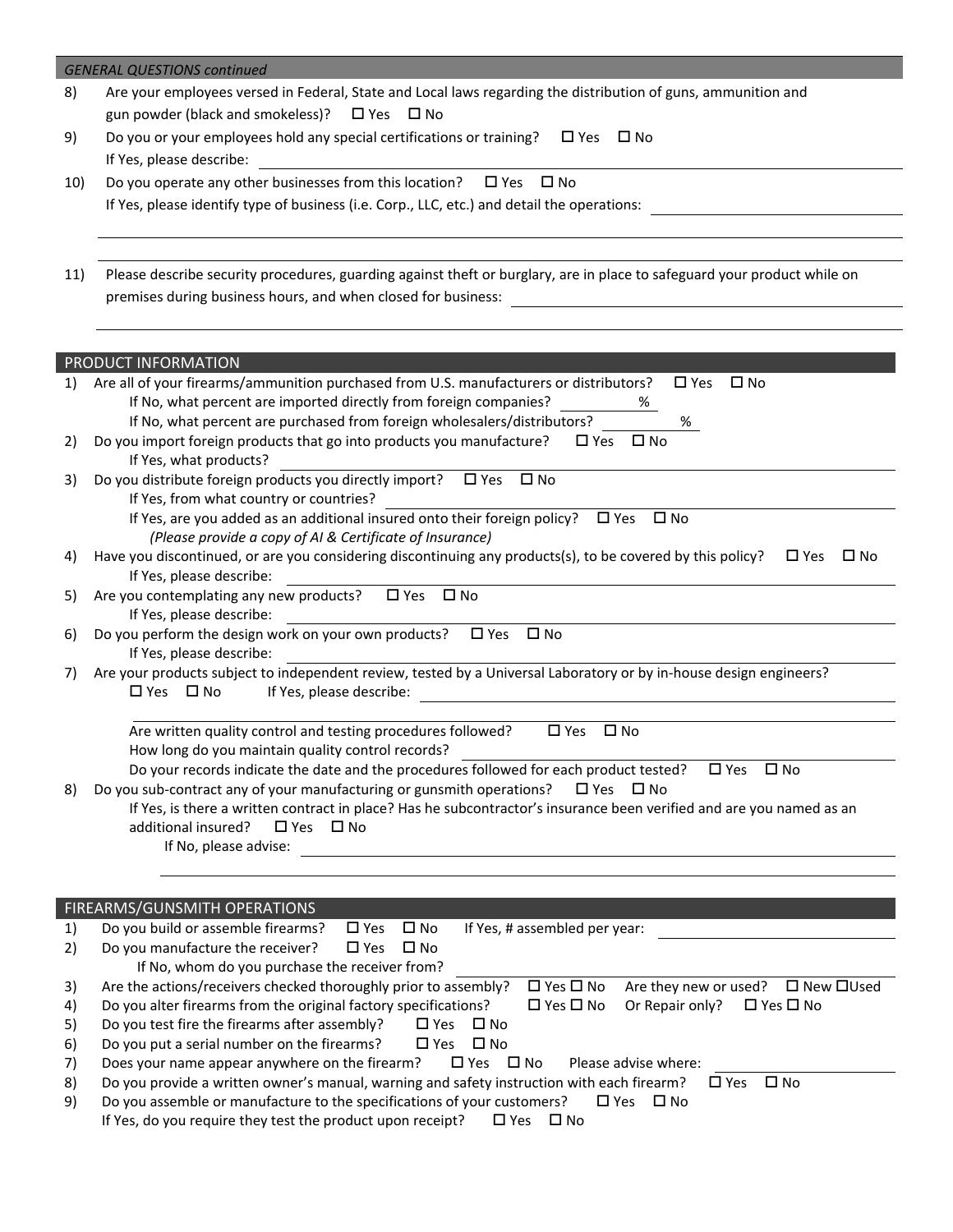### *FIREARMS/GUNSMITH OPERATIONS continued*

10) Please advise how long guns (rifles, shotguns, etc.) are secured during business hours to prevent theft:

After Hours:

11) Please advise how handguns are secured during business hours to prevent theft:

After Hours:

|     | AMMUNITION MANUFACTURING (NEW/RELOADING) OPERATIONS                                                                                           |
|-----|-----------------------------------------------------------------------------------------------------------------------------------------------|
| 1)  | Do you manufacture or reload ammunitions? $\Box$ Manufacturer<br>$\square$ Reload<br>$\square$ Both                                           |
| 2)  | Please provide details on any formal training (i.e. NRA Course Completion and Certification):                                                 |
|     | Please attach a copy of the certification                                                                                                     |
| 3)  | Do you utilize a reloading reference manual?<br>□ Yes □ No                                                                                    |
|     | If Yes, please provide Name & Edition Date:                                                                                                   |
| 4)  | Do you identify your product on the packaging?<br>$\square$ Yes<br>$\square$ No                                                               |
|     | If Yes, please provide copy of packaging with instructions and warning labels.                                                                |
| 5)  | Do you put a serial number or print identified on your packaging that identifies your product?<br>$\square$ Yes<br>$\square$ No               |
| 6)  | Are the casings utilized:<br>$\Box$ New $\Box$ Used<br>Are casings Brass, Lead or Other (i.e. Aluminum):                                      |
| 7)  | Are quality control measures in place to check individual product runs?<br>$\square$ Yes<br>$\square$ No                                      |
|     | If yes, please provide details on how results are recorded and kept for reference:                                                            |
| 8)  | Do you randomly test: $\Box$ Yes $\Box$ No                                                                                                    |
| 9)  | Do you provide a written owner's manual, warning and safe handling instructions?<br>$\square$ Yes<br>$\square$ No                             |
| 10) | If operations are Reloading Ammunition, please identify the equipment used:                                                                   |
|     | $\Box$ Measuring Tools $\Box$ Meplat Uniforming Equipment $\Box$ Loading Blocks $\Box$ Case Preparation<br>$\Box$ Shell Holders               |
|     | $\Box$ Priming Tools<br>$\Box$ Reloading Press $\Box$ Reloading Dies $\Box$ Power Handling Equipment<br>$\square$ Case Cleaning               |
|     | $\square$ Bullet Casting                                                                                                                      |
|     | Please advise how you check for Gas, Lube & Sizer Dies, To Punches, Cast Moulds, etc.:                                                        |
|     |                                                                                                                                               |
| 11) | Do you store or display any black powder, smokeless powder or primers?<br>$\square$ Yes<br>$\square$ No                                       |
|     | If Yes, how much do you display?<br>Lbs.                                                                                                      |
|     | If Yes, how do you store the reminder black and/or smokeless powders and primers that are not being displayed?                                |
|     |                                                                                                                                               |
|     | If Yes, do you comply with NFPA 495 Storage Procedures?<br>$\square$ Yes<br>⊟ No                                                              |
| 12) | Do you have documentation from your local fire department verifying your compliance?<br>$\Box$ Yes<br>$\square$ No                            |
|     | If Yes, please provide a copy.                                                                                                                |
| 13) | Is a casing furnace utilized in your operations?<br>$\Box$ Yes $\Box$ No                                                                      |
|     | If Yes, please advise on the placement of the furnace and how the area is ventilated:                                                         |
| 14) | Is your production building equipped with a fire sprinkler system?<br>$\square$ No<br>$\square$ Yes                                           |
|     | What percent of the building is sprinklered?<br>%                                                                                             |
| 15) | Do you have a contract in place for the maintenance of the sprinkler system?<br>$\Box$ Yes<br>$\square$ No                                    |
| 16) | What are your procedures in the event of a fire?                                                                                              |
|     |                                                                                                                                               |
| 17) | Do you have firewalls in your building(s)? $\square$ Yes<br>$\square$ No                                                                      |
|     | If Yes, describe how they separate flammable materials within your operations:                                                                |
|     |                                                                                                                                               |
|     |                                                                                                                                               |
|     | <b>RETAIL OPERATIONS</b>                                                                                                                      |
| 1)  | Describe gunsmith services offered:                                                                                                           |
| 2)  | Certification (i.e. NRS, Armorer):<br>Gunsmith No. of Years' Experience:                                                                      |
| 3)  | Do you sell ammunition with your label that is not manufactured by you?<br>□ Yes □ No                                                         |
|     | If Yes, does the manufacturer provide a "Vendors Endorsement" liability insurance with you<br>as an Additional Insured? □ Yes<br>$\square$ No |
| 4)  | Do you sell at gun shows?<br>$\square$ Yes<br>$\square$ No<br>If Yes, what percent of your sales are at gun shows?<br>%                       |
| 5)  | Do you sell or provide hand loaded ammunition?<br>$\square$ Yes<br>$\square$ No                                                               |
|     |                                                                                                                                               |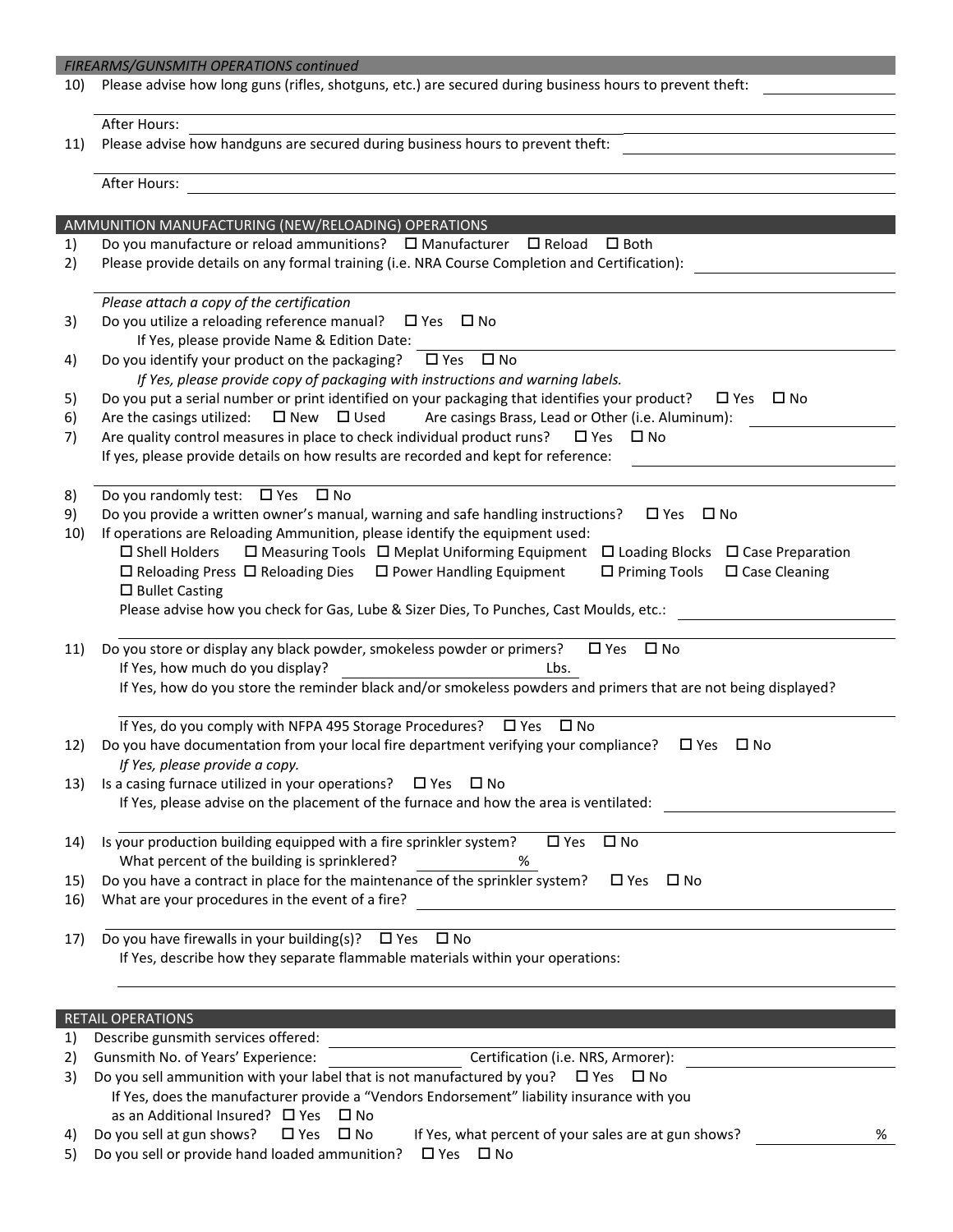|     | <b>RETAIL OPERATIONS continued</b>                                                                                                       |
|-----|------------------------------------------------------------------------------------------------------------------------------------------|
| 6)  | If Yes, please complete the FULLY AUTOMATIC SUPPLEMENTAL SECTION<br>Do you sell Fully Automatic Weapons?<br>$\Box$ Yes $\Box$ No         |
| 7)  | Have employees been trained in the detection of "Straw Sales"?<br>$\square$ Yes<br>$\square$ No                                          |
| 8)  | Do you participate in Pan and Pawn Shop Operations?<br>$\square$ Yes<br>$\square$ No<br>If Yes, what percent of your sales is pawn?<br>% |
| 9)  | Do you sell your products through the internet?<br>$\square$ Yes<br>$\square$ No                                                         |
|     | If Yes, what is the percentage of total sales?<br>%                                                                                      |
|     | If yes, do you have procedures in place to address state specific laws/regulations?<br>$\square$ Yes<br>$\square$ No                     |
|     | List all states that you will NOT ship to:                                                                                               |
|     | Do you ship to licensed FFL Dealers?<br>$\square$ Yes<br>$\square$ No                                                                    |
|     | If Yes, do you secure and keep a copy of the FFL Dealers License on file?<br>$\Box$ Yes<br>∐ No                                          |
|     |                                                                                                                                          |
|     |                                                                                                                                          |
|     | <b>RANGE OPERATIONS</b>                                                                                                                  |
| 1)  | Do you require any liability waivers to be signed by guests, clients, customers or members?<br>$\square$ Yes<br>$\square$ No             |
|     | Please provide a copy of the waiver.                                                                                                     |
| 2)  | Do you require a NRA Certified Range Safety Officer or Chief Range Safety Office on<br>$\square$ Yes<br>$\square$ No                     |
|     | premises during shooting hours?                                                                                                          |
| 3)  | Is the range in compliance with any recognized standards?<br>$\Box$ Yes<br>$\square$ No                                                  |
|     | If Yes, please list (AAC, NFAA, etc.):                                                                                                   |
| 4)  | Days of the Week:<br>What are the hours of operation:                                                                                    |
| 5)  | What is the minimum age of an unsupervised shooter?<br>Minimum age of a supervised shooter?                                              |
| 6)  | Is the premises secured and locked when not in operation:<br>$\Box$ Yes $\Box$ No                                                        |
| 7)  | Is the range visible from the retail section?<br>□ Yes □ No<br>Is there a viewing/waiting room on premises? $\Box$ Yes $\Box$ No         |
| 8)  | Are range rules and safety guidelines posted in a conspicuous manner? (Please provide a copy)<br>$\Box$ Yes $\Box$ No                    |
| 9)  | Are range rules and safety guidelines discussed with the shooter? $\Box$ Yes $\Box$ No                                                   |
| 10) | Are shooter owned firearms inspected at check in? $\Box$ Yes $\Box$ No<br>If Yes, by whom?                                               |
| 11) | Are these items offered for rent?<br>Are eye and ear protection mandatory? $\Box$ Yes $\Box$ No<br>$\square$ Yes<br>$\square$ No         |
| 12) | Are first aid kits located at each range?<br>$\Box$ Yes $\Box$ No                                                                        |
| 13) | How many employees have Medic First Aid Certification?                                                                                   |
| 14) | What is the maximum distance of your ranges?                                                                                             |
| 15) | What kind of backstop or berm is used in your operation? (please describe in detail)                                                     |
|     |                                                                                                                                          |
| 16) | What kind of ventilation system is used?                                                                                                 |
| 17) | Do you provide lessons? $\Box$ Yes $\Box$ No<br>If Yes, do you require Professional Liability Insurance? $\Box$ Yes<br>$\square$ No      |
|     | Are instructors independent contractors?<br>$\Box$ Yes $\Box$ No                                                                         |
|     | If Yes, do you require Professional Liability and to be named as an Additional Insured on their policy?<br>$\square$ Yes<br>$\square$ No |
| 18) | Do you rent any of the following:<br>$\Box$ Handguns $\Box$ Semi-Automatic Weapons $\Box$ Automatic Weapons                              |
|     | $\square$ Rifles<br>$\square$ Bows                                                                                                       |
| 19) | What type of identification do you require from the renter?                                                                              |
| 20) | Do you determine the experience of the renter prior to providing the rental?<br>$\square$ Yes<br>$\square$ No                            |
|     | If Yes, please explain how experience is determined:                                                                                     |
| 21) | Do you provide any league or competitive shooting? $\Box$ Yes $\Box$ No                                                                  |
|     | If Yes, please describe:                                                                                                                 |
|     | If Yes, how often?                                                                                                                       |
| 22) | $\Box$ Liquor $\Box$ Prepared Foods $\Box$ Catering Services<br>Do you sell, rent or serve any of the following:                         |
|     | $\square$ Clubhouse for private functions                                                                                                |
|     |                                                                                                                                          |
|     |                                                                                                                                          |
|     | LOSS CONTROL / CLAIMS HANDLING                                                                                                           |
| 1)  | Do you have a written safety program?<br>$\square$ No<br>$\square$ Yes                                                                   |
| 2)  | Do you have written product recall procedures?<br>$\square$ Yes<br>$\square$ No                                                          |
| 3)  | Do you have a written procedure for accidents, injuries and/or complaints involving your products?<br>$\square$ Yes<br>$\square$ No      |
|     | If Yes, do you provide for examining, preserving and storing of the alleged defective product?<br>$\square$ Yes<br>$\square$ No          |
|     | If Yes, have you made your distributors or consumers are of your need to obtain this information?<br>□ No<br>$\square$ Yes               |
|     | If Yes, are the results recorded and maintained?<br>$\Box$ Yes $\Box$ No<br>How many years?                                              |
| 4)  | Since the inception of your company, have you issued or been notified of, or are you aware of, any defect in any products                |
|     | you sell or intend to sell?<br>$\Box$ Yes $\Box$ No                                                                                      |
|     | If Yes, please explain:                                                                                                                  |
|     |                                                                                                                                          |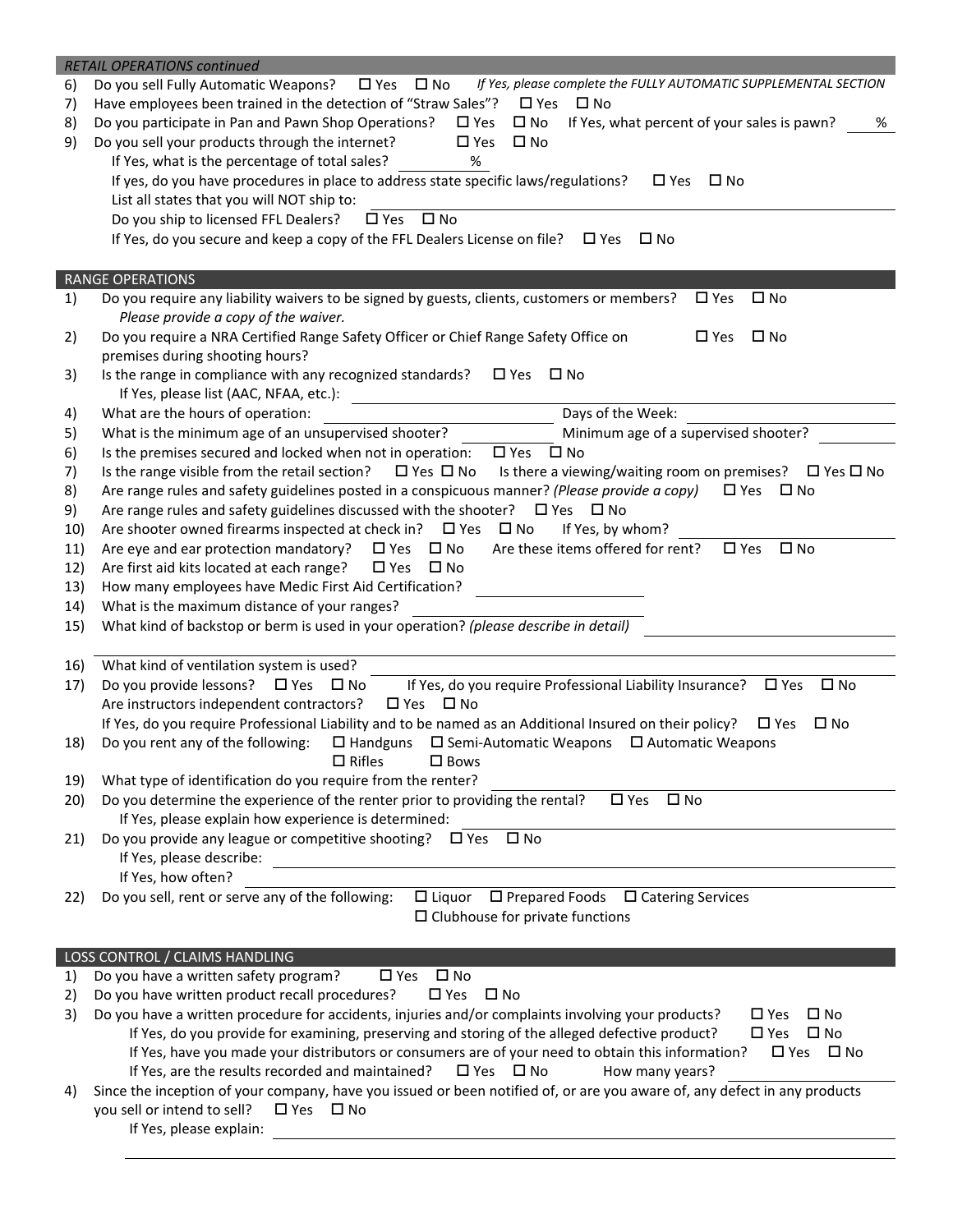#### *LOSS CONTROL / CLAIMS HANDLING continued*

- 5) Since the inception of your company, have you issued or been notified of any products recalled?  $\Box$  Yes  $\Box$  No If Yes, please explain:
- 6) Do you offer any warranties on any of your products or do you sell any products that offer warranties?  $\Box$  Yes  $\Box$  No
- 7) Do you offer personal training or instructions in the use of any products?  $\Box$  Yes  $\Box$  No If Yes, please explain:

#### FULLY AUTOMATIC WEAPONS

- 1) Number of fully automatic weapons sold: Number of fully automatic weapons on premises:
- 2) What is the customer base for selling fully automatic weapons?
- 3) Where and how are the fully automatic weapons stored during business hours? After Business Hours:
- 4) Estimated revenue from sales of fully automatic weapons: \$

### ADDITIONAL REQUIREMENTS

The following items are required as part of a complete application. Failure to provide the following items may result in delay *of receiving a quote, or no quote may be offered at all.*

- **All brochures describing any and all services – if not detailed on website**
- **Product safety manuals, warnings and literature regarding the use and/or maintenance of products**
- **Copy of current Federal Firearm License (FFL)**
- **Any and all Liability Waiver/Hold Harmless Agreement you may require, if applicable**
- **Details of any ATF violations**
- **For NEW VENTURES** 
	- o **Provide resume of experience and details of any certification(s) or specialized training**
	- o **Dated and Signed No Known Loss Letter signed by the Applicant**
- **Currently valued Loss Runs for the LAST THREE YEARS from your current/previous insurance carrier(s).**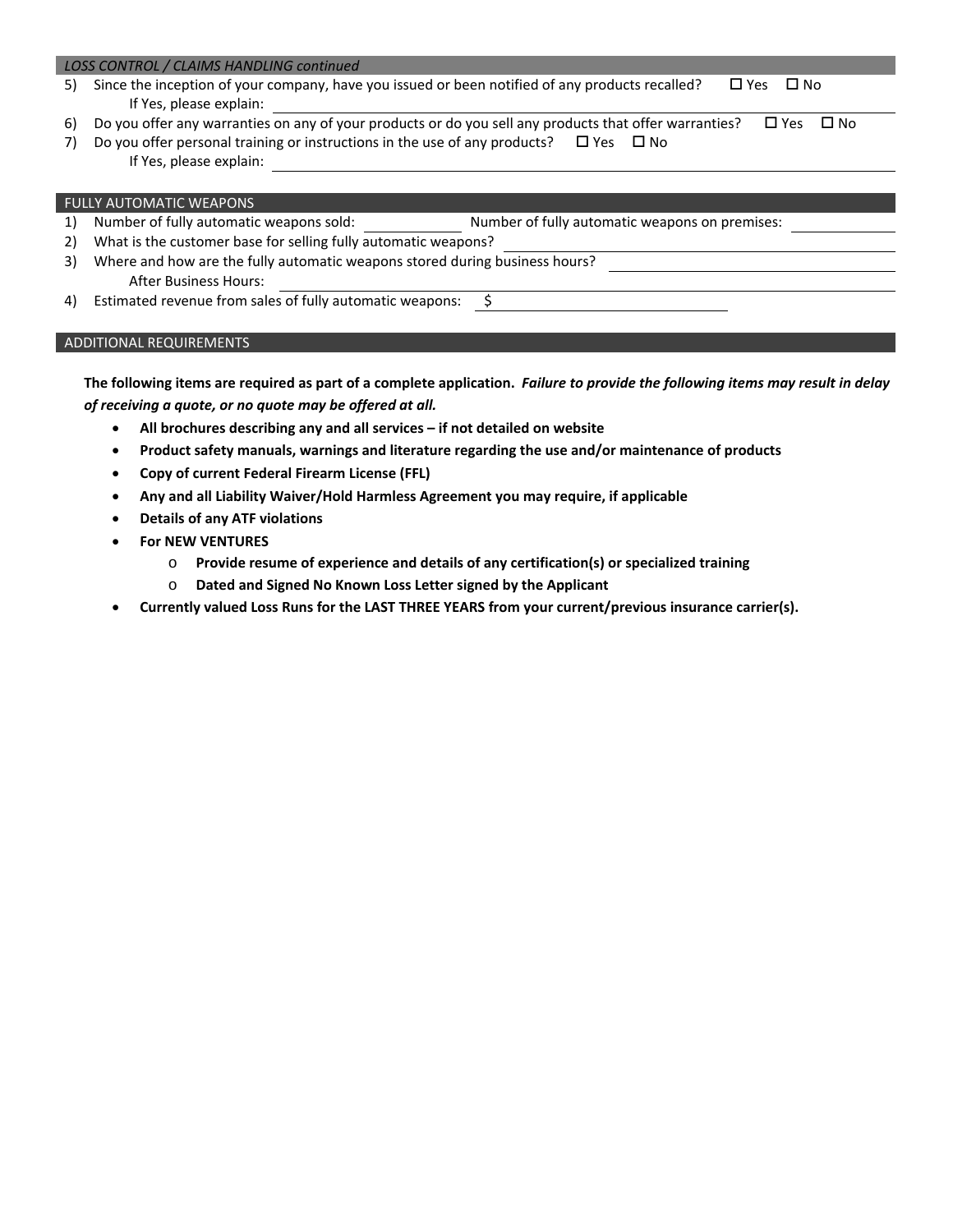# **FIREARM INDUSTRY ‐ PROPERTY SUPPLEMENT**

COMPLETE FOR EACH BUILDING/LOCATION

*Please note: wherever limits of coverage are requested, please provide total values at current Replacement Cost (cost to replace new, with materials of like kind and quality), NOT MARKET VALUE*

| <b>GENERAL PROPERTY INFORMATION</b>                                                                                                                                                                                                                                               |  |  |  |  |  |
|-----------------------------------------------------------------------------------------------------------------------------------------------------------------------------------------------------------------------------------------------------------------------------------|--|--|--|--|--|
| Current Property Insurance Carrier & Expiration Date:<br>1)                                                                                                                                                                                                                       |  |  |  |  |  |
| Coverage cancelled or non-renewed with the past three years?<br>2)<br>$\square$ Yes<br>$\square$ No<br>If yes, please provide details:                                                                                                                                            |  |  |  |  |  |
| Any property losses in the past five years? $\Box$ Yes $\Box$ No<br>3)                                                                                                                                                                                                            |  |  |  |  |  |
| If yes, please provide details:<br><u> 1980 - Jan Samuel Barbara, margaret e populazion del control del control del control del control de la control</u>                                                                                                                         |  |  |  |  |  |
|                                                                                                                                                                                                                                                                                   |  |  |  |  |  |
| If located in a coastal state, how many miles to nearest body of water?<br>4)                                                                                                                                                                                                     |  |  |  |  |  |
| Number of locations to be covered:<br>5)                                                                                                                                                                                                                                          |  |  |  |  |  |
| If multiple locations, complete additional pages for each location                                                                                                                                                                                                                |  |  |  |  |  |
| Are all activities and locations in compliance with applicable federal, state and local regulations? $\Box$ Yes<br>$\square$ No<br>6)                                                                                                                                             |  |  |  |  |  |
|                                                                                                                                                                                                                                                                                   |  |  |  |  |  |
| PREMISES INFORMATION                                                                                                                                                                                                                                                              |  |  |  |  |  |
| Location Address:                                                                                                                                                                                                                                                                 |  |  |  |  |  |
| <b>State</b><br><b>Street</b><br>City<br>Zip                                                                                                                                                                                                                                      |  |  |  |  |  |
| $\square$ No<br>$\square$ Owner<br>Is building within city limits?<br>$\square$ Yes<br>Owner or Tenant?<br>$\Box$ Tenant                                                                                                                                                          |  |  |  |  |  |
| Is the building free standing?<br>$\square$ No<br>Year Built:<br>$\square$ Yes                                                                                                                                                                                                    |  |  |  |  |  |
| □ Wood/Frame □ Joisted Masonry □ Masonry Non-Combustible □ Metal □ Fire Resistive<br><b>Construction Type:</b><br>$\Box$ Tilt Up Concrete $\Box$ Modified Fire Resistive                                                                                                          |  |  |  |  |  |
| Roof Type:                                                                                                                                                                                                                                                                        |  |  |  |  |  |
| Square Footage:<br>Total Area You Occupy:<br><u>and the state of the state of the state of the state of the state of the state of the state of the state of the state of the state of the state of the state of the state of the state of the state of the state of the state</u> |  |  |  |  |  |
| Square Footage Per Floor:<br>Number of Floors:                                                                                                                                                                                                                                    |  |  |  |  |  |
| If the following have been updated, please provide the year of the update:                                                                                                                                                                                                        |  |  |  |  |  |
| HVAC:<br>Plumbing:<br>Electrical:<br>Roof:                                                                                                                                                                                                                                        |  |  |  |  |  |
| If none, describe nearest water source:<br>Distance to nearest fire hydrant(s):                                                                                                                                                                                                   |  |  |  |  |  |
| $\Box$ Paid $\Box$ Volunteer<br>Distance to nearest fire department:                                                                                                                                                                                                              |  |  |  |  |  |
| Does your lease require you to insure Improvements & Betterments (from walls in)? $\square$ Yes $\square$ No<br>If yes, please provide Total Replacement Cost: \$<br>Do you require Additional Insured Landlord? $\square$ Yes $\square$ No                                       |  |  |  |  |  |
| Are there any other tenants in the building? $\Box$ Yes $\Box$ No<br>If yes, please identify tenant(s) and operation(s):                                                                                                                                                          |  |  |  |  |  |
|                                                                                                                                                                                                                                                                                   |  |  |  |  |  |
| <b>Neighboring Occupancies:</b><br>Left:                                                                                                                                                                                                                                          |  |  |  |  |  |
| Right:<br>Rear:                                                                                                                                                                                                                                                                   |  |  |  |  |  |
| Are there metal bars in front of doors and windows? $\Box$ Yes $\Box$ No<br>Crash Barriers in front of building?<br>$\square$ Yes<br>⊟ No                                                                                                                                         |  |  |  |  |  |
| Are doors metal, glass or frame?<br>Are there roll down metal shutters in front of doors and windows?<br>$\square$ Yes<br>$\square$ No                                                                                                                                            |  |  |  |  |  |
| Do you have a gun safe? $\Box$ Yes $\Box$ No If yes, what is the type, make and model?                                                                                                                                                                                            |  |  |  |  |  |
| Are all handguns locked in a safe during closing hours? $\Box$ Yes $\Box$ No                                                                                                                                                                                                      |  |  |  |  |  |
| If No, describe additional safeguards to protect against smash and grab:                                                                                                                                                                                                          |  |  |  |  |  |
| Describe other security protection (i.e. cameras, dead bolts, etc.):                                                                                                                                                                                                              |  |  |  |  |  |
| $\Box$ Partial<br>Is the building equipped with a sprinkler system? $\Box$ Yes $\Box$ No<br>$\Box$ Full<br>If Yes,                                                                                                                                                                |  |  |  |  |  |
| If partial, what area is covered?<br>Date of last sprinkler test:                                                                                                                                                                                                                 |  |  |  |  |  |
| Is there a sprinkler maintenance contract? $\Box$ Yes $\Box$ No<br>SPRINKLER TEST MUST BE COMPLETED ANNUALLY                                                                                                                                                                      |  |  |  |  |  |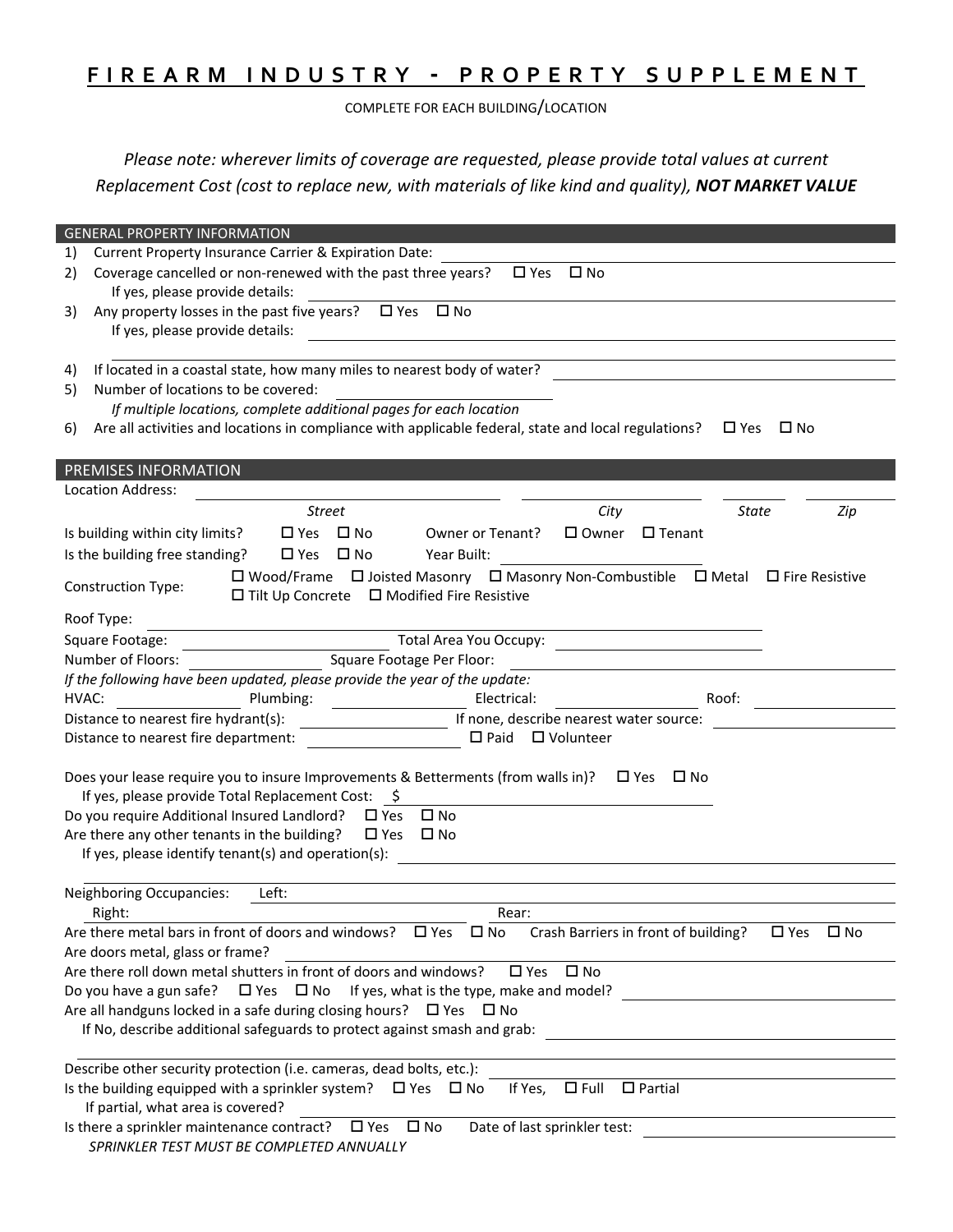| <b>PREMISES INFORMATION (continued)</b>                                                                                  |                                                                                                                                   |                                                                                                                       |                                                                                                                  |                        |                                |                                 |  |
|--------------------------------------------------------------------------------------------------------------------------|-----------------------------------------------------------------------------------------------------------------------------------|-----------------------------------------------------------------------------------------------------------------------|------------------------------------------------------------------------------------------------------------------|------------------------|--------------------------------|---------------------------------|--|
| Made and Model of Alarm System:                                                                                          |                                                                                                                                   |                                                                                                                       |                                                                                                                  |                        |                                |                                 |  |
| Is the alarm: $\Box$ Burglary $\Box$ Fire $\Box$ Smoke/Heat $\Box$ Other:                                                |                                                                                                                                   |                                                                                                                       |                                                                                                                  |                        |                                |                                 |  |
|                                                                                                                          | $\square$ Central Station $\square$ Police Department Connection $\square$ Local Battery Backup?<br>$\square$ Yes<br>$\square$ No |                                                                                                                       |                                                                                                                  |                        |                                |                                 |  |
| Cell Phone Backup? □ Yes □ No                                                                                            |                                                                                                                                   | Any smoke detectors?                                                                                                  | $\Box$ Yes $\Box$ No                                                                                             | If Yes,                |                                | $\Box$ Battery $\Box$ Hardwired |  |
| UL Certified?                                                                                                            |                                                                                                                                   | $\Box$ Yes $\Box$ No If yes, attach a copy of UL Certificate                                                          |                                                                                                                  |                        |                                |                                 |  |
| Alarm system installed and serviced by:                                                                                  |                                                                                                                                   |                                                                                                                       |                                                                                                                  |                        |                                |                                 |  |
| Have fire extinguishers been inspected and tagged within the last year? $\Box$ Yes $\Box$ No                             |                                                                                                                                   |                                                                                                                       |                                                                                                                  |                        |                                |                                 |  |
|                                                                                                                          |                                                                                                                                   |                                                                                                                       |                                                                                                                  |                        |                                |                                 |  |
| Name and Address of Mortgagee:                                                                                           |                                                                                                                                   |                                                                                                                       |                                                                                                                  |                        |                                |                                 |  |
| Name and Address of Loss Payee:                                                                                          |                                                                                                                                   | <u> 1989 - Johann Barn, mars ann an t-Amhain an t-Amhain an t-Amhain an t-Amhain an t-Amhain an t-Amhain an t-Amh</u> |                                                                                                                  |                        |                                |                                 |  |
|                                                                                                                          |                                                                                                                                   |                                                                                                                       |                                                                                                                  |                        |                                |                                 |  |
| Amount of Coverage requested: (FULL 100% REPLACEMENT COST)                                                               |                                                                                                                                   |                                                                                                                       |                                                                                                                  |                        |                                |                                 |  |
| Building: \$                                                                                                             |                                                                                                                                   | Desired Deductible:                                                                                                   | \$.                                                                                                              |                        |                                |                                 |  |
| <b>Business Personal Property Consists of:</b>                                                                           |                                                                                                                                   |                                                                                                                       |                                                                                                                  |                        |                                |                                 |  |
|                                                                                                                          | Values                                                                                                                            | Describe Storage and Security                                                                                         |                                                                                                                  |                        |                                |                                 |  |
| Long Guns                                                                                                                | <u>\$</u>                                                                                                                         |                                                                                                                       |                                                                                                                  |                        |                                |                                 |  |
| <b>Hand Guns</b>                                                                                                         |                                                                                                                                   |                                                                                                                       |                                                                                                                  |                        |                                |                                 |  |
| <b>Gun Parts</b>                                                                                                         |                                                                                                                                   |                                                                                                                       |                                                                                                                  |                        |                                |                                 |  |
|                                                                                                                          |                                                                                                                                   |                                                                                                                       |                                                                                                                  |                        |                                |                                 |  |
| Ammunition                                                                                                               | $\frac{\frac{1}{2}}{\frac{1}{2}}$                                                                                                 |                                                                                                                       |                                                                                                                  |                        |                                |                                 |  |
| Powder                                                                                                                   |                                                                                                                                   |                                                                                                                       |                                                                                                                  |                        |                                |                                 |  |
| <b>Sporting Goods</b>                                                                                                    |                                                                                                                                   |                                                                                                                       |                                                                                                                  |                        |                                |                                 |  |
| Machinery / Equipment                                                                                                    | $\frac{1}{2}$                                                                                                                     |                                                                                                                       | and the control of the control of the control of the control of the control of the control of the control of the |                        |                                |                                 |  |
| Furniture / Fixtures                                                                                                     | $\overline{\xi}$                                                                                                                  |                                                                                                                       |                                                                                                                  |                        |                                |                                 |  |
| Stock                                                                                                                    | \$                                                                                                                                |                                                                                                                       |                                                                                                                  |                        |                                |                                 |  |
| <b>Finished Goods</b>                                                                                                    | $\overline{\mathcal{S}}$                                                                                                          |                                                                                                                       |                                                                                                                  |                        |                                |                                 |  |
| Total value held for sale (NOT) Retail Value: \$                                                                         |                                                                                                                                   |                                                                                                                       |                                                                                                                  |                        |                                |                                 |  |
| Total Business Personal Property Limit:                                                                                  |                                                                                                                                   |                                                                                                                       |                                                                                                                  | Desired Deductible: \$ |                                |                                 |  |
| $Signs - Attached$ \$                                                                                                    |                                                                                                                                   | Signs – Detached $\frac{1}{2}$                                                                                        |                                                                                                                  |                        |                                |                                 |  |
| Personal Property of Others: \$                                                                                          |                                                                                                                                   |                                                                                                                       |                                                                                                                  |                        |                                |                                 |  |
| Personal Property of Others is Personal Property in your Care, Custody or Control (i.e. Guns left for repair).           |                                                                                                                                   |                                                                                                                       |                                                                                                                  |                        |                                |                                 |  |
| Business Income*: \$                                                                                                     |                                                                                                                                   |                                                                                                                       |                                                                                                                  |                        |                                |                                 |  |
| *Business Income equals Annual Gross Sales Less Cost of Goods Sold and Expenses that do not continue while your business |                                                                                                                                   |                                                                                                                       |                                                                                                                  |                        |                                |                                 |  |
| is closed due to a covered loss (Net Profit + Continuing Expenses)                                                       |                                                                                                                                   |                                                                                                                       |                                                                                                                  |                        |                                |                                 |  |
| Do you attend Gun Shows? □ Yes □ No Percent of Sales from Gun Shows:                                                     |                                                                                                                                   |                                                                                                                       |                                                                                                                  |                        | %                              |                                 |  |
| How much property in transit coverage do you need? \$                                                                    |                                                                                                                                   |                                                                                                                       |                                                                                                                  |                        |                                |                                 |  |
| How much inventory / business personal property will you have on site at a gun show? \$                                  |                                                                                                                                   |                                                                                                                       |                                                                                                                  |                        |                                |                                 |  |
|                                                                                                                          |                                                                                                                                   |                                                                                                                       |                                                                                                                  |                        |                                |                                 |  |
| Do you have any knowledge of any incident that may lead to a property claim? $\Box$ Yes $\Box$ No                        |                                                                                                                                   |                                                                                                                       |                                                                                                                  |                        |                                |                                 |  |
| If Yes, please explain:                                                                                                  |                                                                                                                                   |                                                                                                                       |                                                                                                                  |                        |                                |                                 |  |
|                                                                                                                          |                                                                                                                                   |                                                                                                                       |                                                                                                                  |                        |                                |                                 |  |
|                                                                                                                          |                                                                                                                                   |                                                                                                                       |                                                                                                                  |                        |                                |                                 |  |
| Have you had any claims in the last 5 years? $\Box$ Yes $\Box$ No                                                        |                                                                                                                                   |                                                                                                                       |                                                                                                                  |                        |                                |                                 |  |
| If yes, please provide details below:                                                                                    |                                                                                                                                   |                                                                                                                       |                                                                                                                  |                        |                                |                                 |  |
| Date                                                                                                                     | Description of Incident                                                                                                           |                                                                                                                       |                                                                                                                  |                        |                                | Amount Paid / Reserved          |  |
|                                                                                                                          |                                                                                                                                   | and the control of the control of the control of the control of the control of the control of the control of the      |                                                                                                                  |                        |                                |                                 |  |
|                                                                                                                          |                                                                                                                                   | <u> 1980 - Andrea Stadt Britain, amerikansk politik (* 1950)</u>                                                      |                                                                                                                  |                        | \$                             |                                 |  |
|                                                                                                                          |                                                                                                                                   |                                                                                                                       |                                                                                                                  |                        |                                |                                 |  |
|                                                                                                                          |                                                                                                                                   |                                                                                                                       |                                                                                                                  |                        |                                |                                 |  |
|                                                                                                                          |                                                                                                                                   |                                                                                                                       |                                                                                                                  |                        | $\overline{\mathcal{L}}$<br>\$ |                                 |  |
|                                                                                                                          |                                                                                                                                   |                                                                                                                       |                                                                                                                  |                        |                                |                                 |  |